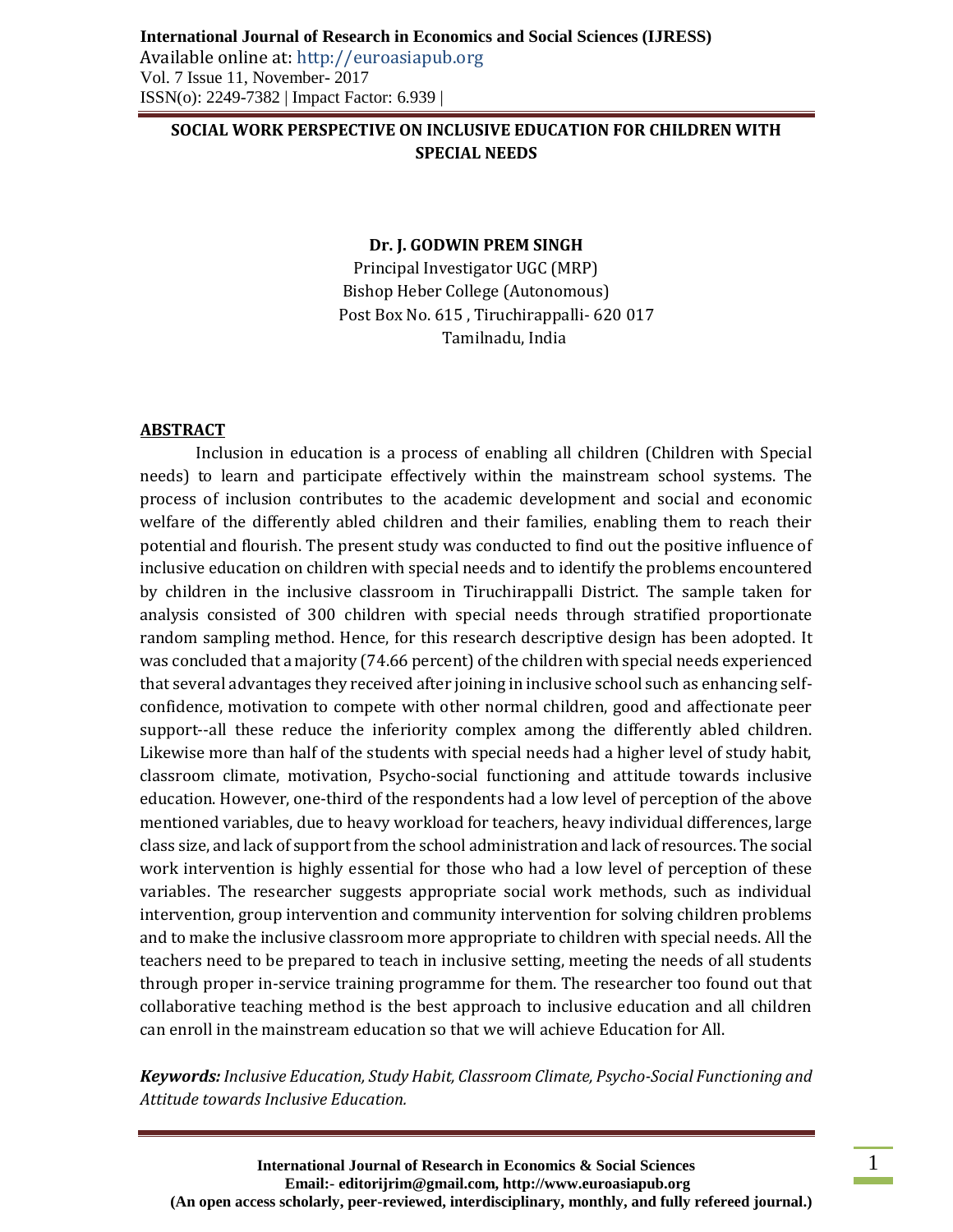## **Introduction**

The children are the future. It is only by providing good education to them that they can shape their future and the destiny of the nation as well. This ultimate goal cannot be achieved if a special section of children are kept out of the umbrella of education. Education of the differently abled children never received consideration and special efforts by government and non-government agencies in the past as in the present day. The attitude of the community in general and that of parents in particular towards the education of these children have undergone change with the development of society and civilization. It is now realized that a differently abled child is not a different kind of a person, but is a child with special needs. Like all other members of the society, these children must have the same rights to education, work and full participation in the society. It is also recognized that children, particularly those with mild to moderate degree of impairment and the children with special needs can be educated along with their non-disabled peers in general schools with extra concentration (Stubbs, 2002).

Inclusive education is the outcome of significant modification in strategies related to the planning and delivery of services to the special children. The significant modifications that have been brought out include from Protection to emancipation, from wardship to independence, from restriction to expansion, from separation to integration, from exclusion to inclusion". Inclusion therefore is the process of bringing children with special needs into the general classroom for their education, by increasing their participation in all the cultural activities, curricular  $/$  co-curricular and within the communities. Inclusive education is concerned with reducing all pressures on the basis of disability, gender, class, family structure and life style. The emerging trend is to open the doors for the disabled children to get education on par with the non-disabled. Though there are children who can be helped in special schools or in integrated education programmes whichever is feasible, certainly Sarva Shiksha Abhiyan (SSA) is one of the best solutions for a country like ours. Sarva Shiksha Abhiyan (SSA) is a massive attempt of the Government of India and the state governments to address the objectives made in the Dakar Frame work For Action, implemented in the year 2002. As achieving education for all without the inclusion of children with special needs is not a reality, the SSA scheme has made special provisions for serving these children. In the special school concept, the special education component is APART from the general education system, whereas in integrated approach, it is a PART of the general education. Inclusive education goes one step further in this approach the inclusive education is an INTEGRAL PART of the general education system (Pranti, 2003).

The survey points out that the significant numbers of differently abled children and youth are largely excluded from educational opportunities for primary and secondary schooling. The usefulness of categorical classifications of disability is being questioned in terms of cost-effectiveness and the ability to identify needed services. In order to understand exclusion and strategies for working toward inclusion, it is necessary to examine research on policy and practice at the micro-level (schools and communities), at the meso-level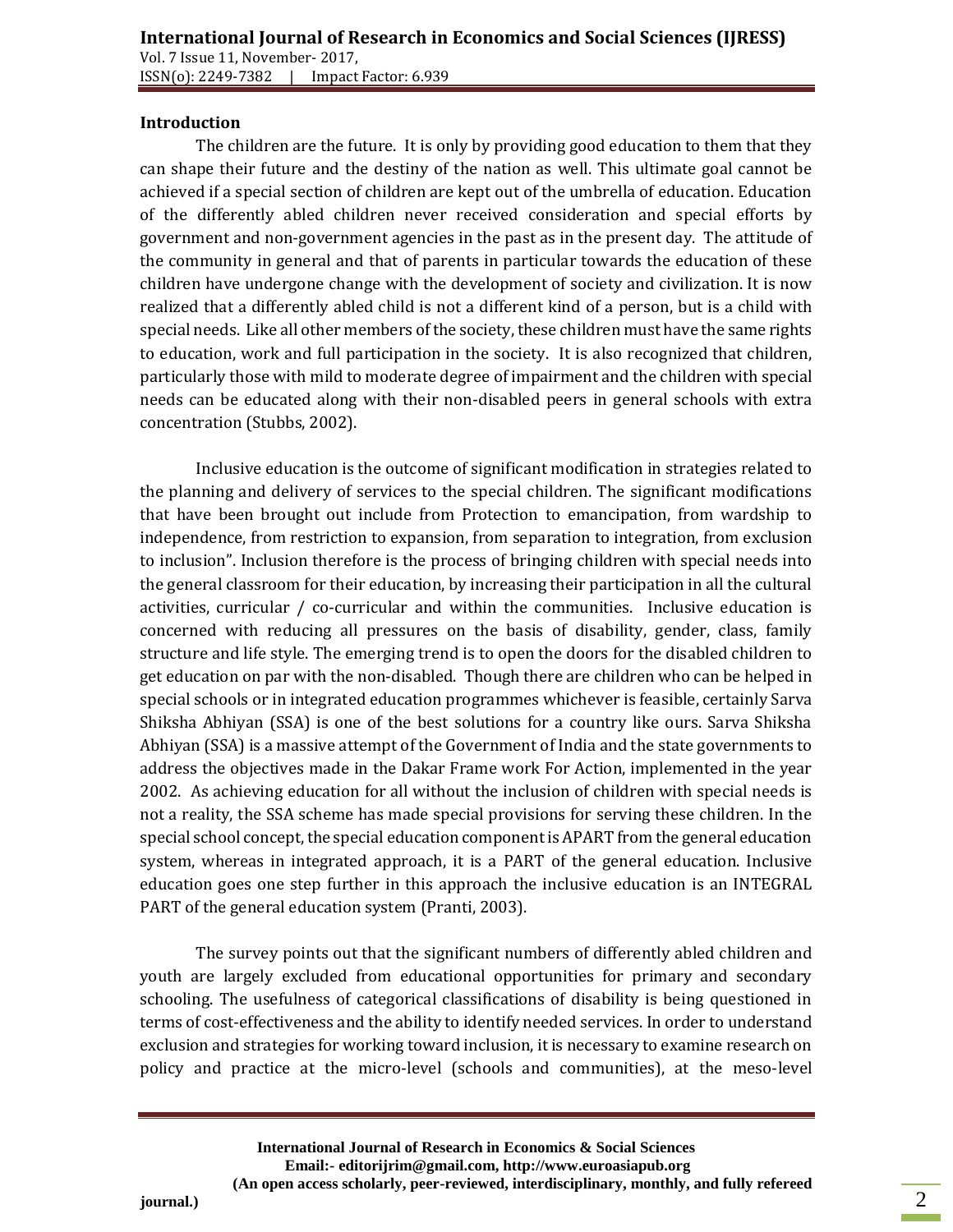(educational systems and external agency support services), and at the macro-level (national/international policy and national legislation) (Kundw, 2000).

Hence the researcher wants to know the reasons for the low percentage of student's entry into primary education. It is assumed that the problem may be with students or in the teaching community or with the educational system itself. The report acknowledges that problems of gender, regional, sectional and caste disparities continue to plague India's progress in the goal of "Universalization of Elementary Education". A significant proportion of students continue to dropout due to socio-economic and cultural factors. Shortage of teachers and unsatisfactory quality of education provided and lack of adequate infrastructure may be other reasons. The researcher focussed his study on the students' academic domain (study habit, and classroom climate), adjustment problems, multi dimensional achievement motivation and attitude towards inclusive education among children with special needs. This study would be helpful to the educational institutions which become the beneficiaries of SSA programme of the government of India and Nodel Agencies (NGO's) which are associated with inclusive education programme.

## **Objectives**

- 1) To portray the level of classroom climate, Study habit, adjustment problems and achievement motivation among the children with special needs.
- 2) To identify the level of attitude towards inclusive education among the children with special needs.

# **Methods and Materials**

The universe of the present study includes all the 191 Government primary schools in 15 blocks of Tiruchirappalli District. From this sampling frame, the researcher selected 4 schools from each block using stratified proportionate random sampling method. 689 children with special needs are studying 15 blocks of Tiruchirappalli District. The sample taken for analysis consisted of 300 children with special needs five children with special needs were selected from each school through stratified proportionate random sampling method. It provides a generalized picture of effects of inclusive education among children with special needs in Tiruchirappalli district. Thus, the study describes the existing status of the children with regard to the above said variables, the present study is descriptive in nature and hence descriptive design has been established. For collecting primary data the researcher used structured interview schedule and six standardized scales--Classroom Climates Inventory, Study Habits Inventory, Adjustment Problems Inventory, Multi Dimensional Motivation Inventory and Attitude towards Inclusive Education (AITE) among students. The structured interview schedule was used to collect data from the children with special needs in all the fifteen blocks of Tiruchirappalli district.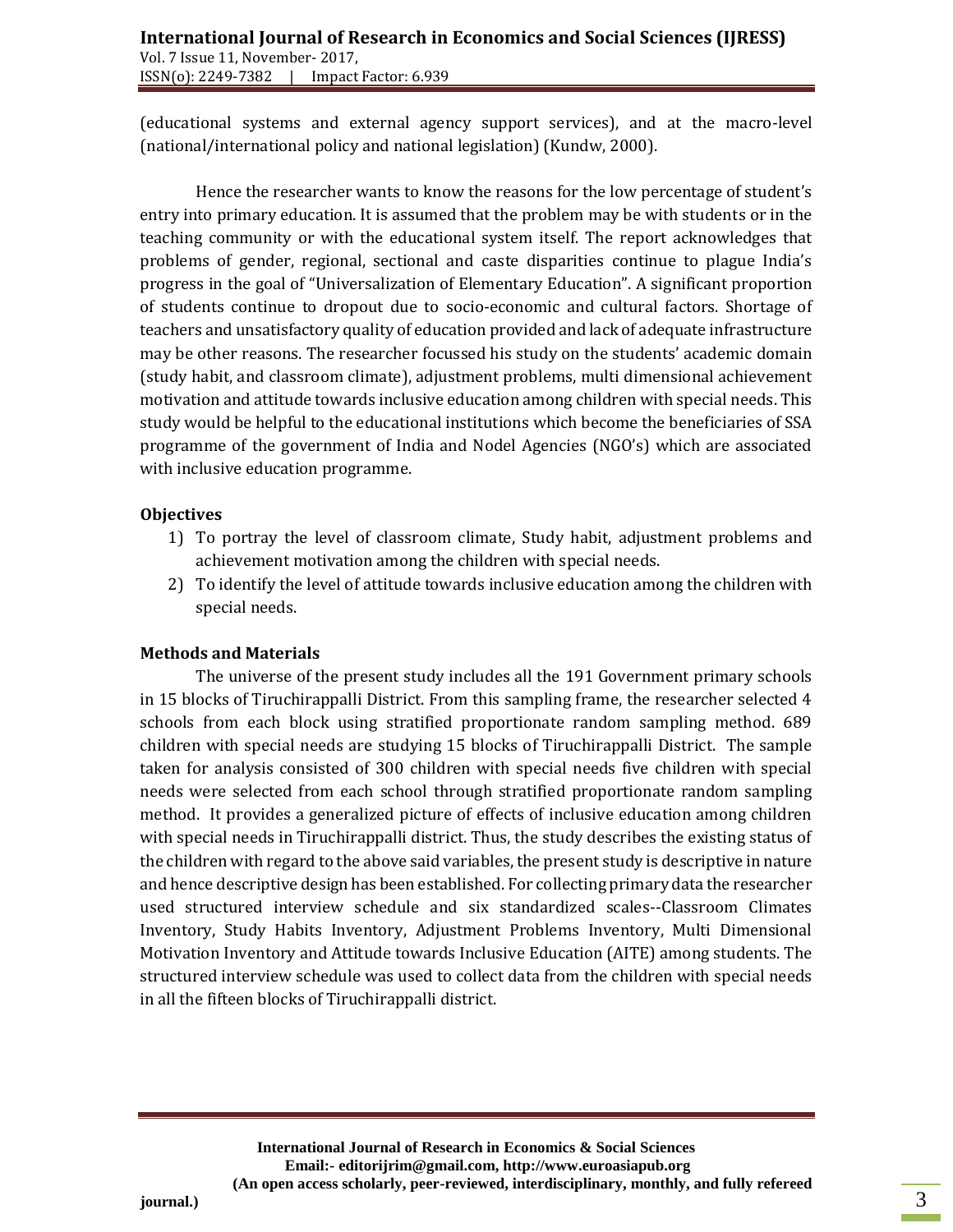### **Results and Discussion**

## **Table No: 1**

**Distribution of the respondents by their attitude towards inclusive education** 

| Item No. | <b>Statement of Attitude towards inclusive education</b>                                                                                                                                             | <b>No. of Respondents</b><br>& Percentage<br>$(n = 300)$ |                 | Mean   | <b>SD</b> |  |
|----------|------------------------------------------------------------------------------------------------------------------------------------------------------------------------------------------------------|----------------------------------------------------------|-----------------|--------|-----------|--|
|          | <b>Positive attitude</b>                                                                                                                                                                             | <b>Yes</b>                                               | <b>No</b>       |        |           |  |
| 2.       | Children with special needs are getting the equal educational opportunity like the<br>normal children in the classroom.                                                                              | 289<br>$(96.3\%)$                                        | 11<br>$(3.7\%)$ | 1.9633 | 0.1883    |  |
| 1.       | Children with special needs are getting the same type of social acceptance as the normal<br>children.                                                                                                | 286<br>$(95.3\%)$                                        | 14 (4.7%)       | 1.9533 | 0.2113    |  |
| 17.      | They can learn as efficiently as the normal children.                                                                                                                                                | 281<br>$(93.7\%)$                                        | 19 (6.3%)       | 1.9367 | 0.2440    |  |
| 3.       | Healthy relationship between the two groups of children in an inclusive system only.                                                                                                                 | 276<br>(92%)                                             | 24<br>(8%)      | 1.9200 | 0.2717    |  |
| 4.       | Inclusive education can improve the academic performance of the children with special<br>needs.                                                                                                      | 224<br>(74.7%)                                           | 76 (25.3%)      | 1.9133 | 0.2756    |  |
| 9.       | Modified furniture to provide comfort to the children with disability is very essential in<br>a regular classroom.                                                                                   | 273<br>(91%)                                             | 27<br>(9%)      | 1.9100 | 0.2867    |  |
| 5.       | Children with special needs are able to lead a free and independent life.                                                                                                                            | 267<br>(89%)                                             | 33<br>$(11\%)$  | 1.8900 | 0.3134    |  |
| 8.       | Children with special needs have specific difficulties of learning; therefore some special<br>training materials should be used in regular classroom situation.                                      | 266<br>(88.7%)                                           | 34 (11.3%)      | 1.8867 | 0.3175    |  |
| 12.      | Special need children should be provided with necessary apparatus like wheelchairs,<br>artificial limb etc., which will help them in movement and communication with the<br>people in the community. | 262<br>(87.3%)                                           | 38 (12.7%)      | 1.8733 | 0.3332    |  |
| 16.      | The children with special needs are no way inferior to the normal children in intellectual<br>pursuits.                                                                                              | 258<br>(86%)                                             | 42<br>(14%)     | 1.8600 | 0.3476    |  |

(Table No: 1 continued….)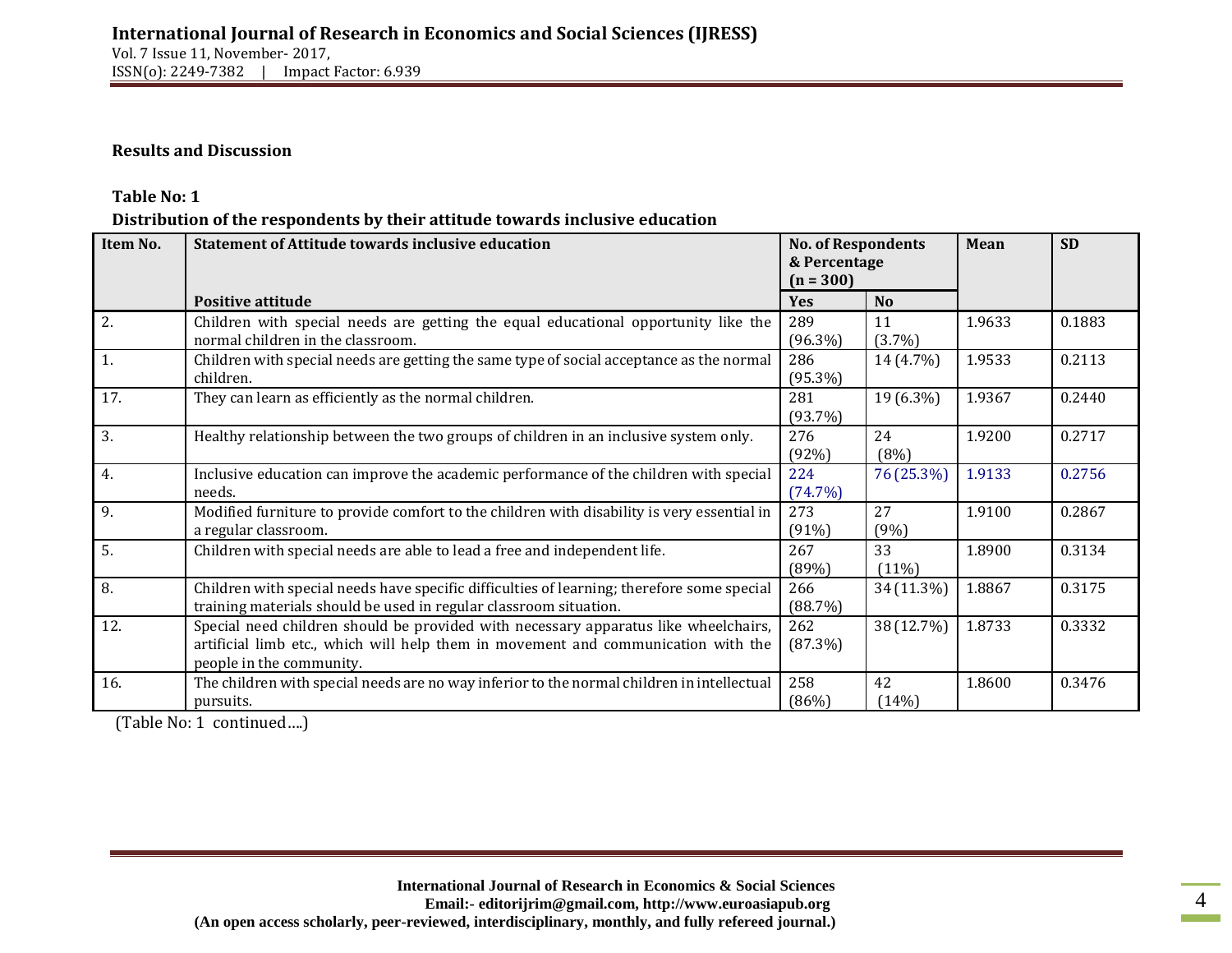Vol. 7 Issue 11, November- 2017, ISSN(o): 2249-7382 | Impact Factor: 6.939

| Item No. | <b>Statement of Attitude towards inclusive education</b>                                                                                                                                                                 | <b>No. of Respondents</b><br>& Percentage<br>$(n = 300)$ |                | Mean   | <b>SD</b> |
|----------|--------------------------------------------------------------------------------------------------------------------------------------------------------------------------------------------------------------------------|----------------------------------------------------------|----------------|--------|-----------|
|          | Positive attitude                                                                                                                                                                                                        | <b>Yes</b>                                               | N <sub>0</sub> |        |           |
| 11.      | The physical therapists should take care to enable the special need child to develop their<br>ability for free movement.                                                                                                 | 257<br>(85.7%)                                           | 43 (14.3%)     | 1.8567 | 0.3510    |
|          | <b>Uncertain</b>                                                                                                                                                                                                         |                                                          |                |        |           |
| 6.       | Special needs children do not have any impairment of intellectual functioning, they do<br>not need any specialized teaching methods, and they can be placed in a general<br>classroom.                                   | 251<br>(83.7%)                                           | 49 (16.3%)     | 1.8367 | 0.3703    |
| 13.      | Integrated education is a practical solution to the problem of segregation of special need<br>children.                                                                                                                  | 249<br>(83%)                                             | 51<br>(17%)    | 1.8300 | 0.3763    |
| 14.      | Integrated education provides the least restrictive and the most effective environment<br>to special need children so that they may grow and develop like other children.                                                | 244<br>$(81.3\%)$                                        | 56 (18.7%)     | 1.8133 | 0.3903    |
| 15.      | Integrated education is a viable approach to attain the goals of universalization of<br>elementary education by providing equality of educational and developmental<br>opportunities to the children with special needs. | 222<br>(74%)                                             | 78<br>(26%)    | 1.7400 | 0.4394    |
| 7.       | Curriculum revision is not essential for children with special needs.                                                                                                                                                    | 216<br>(72%)                                             | 84<br>(28%)    | 1.7200 | 0.4497    |
|          | Negative attitude                                                                                                                                                                                                        |                                                          |                |        |           |
| 18.      | Behavioural problem students are not able to place in general education.                                                                                                                                                 | 209<br>(69.7%)                                           | 91 (30.3%)     | 1.3033 | 0.4605    |
| 10.      | The children with disability are less well accepted than normal children in an integrated<br>class, as a result of which these children face many psychological problems.                                                | 240<br>$(80\%)$                                          | 60<br>(20%)    | 1.2000 | 0.4007    |

Negative attitude (Mean score 1.00 – 1.60), Uncertain (Mean score 1.61 – 1.84), Positive attitude (Mean score 1.85 – 2.00)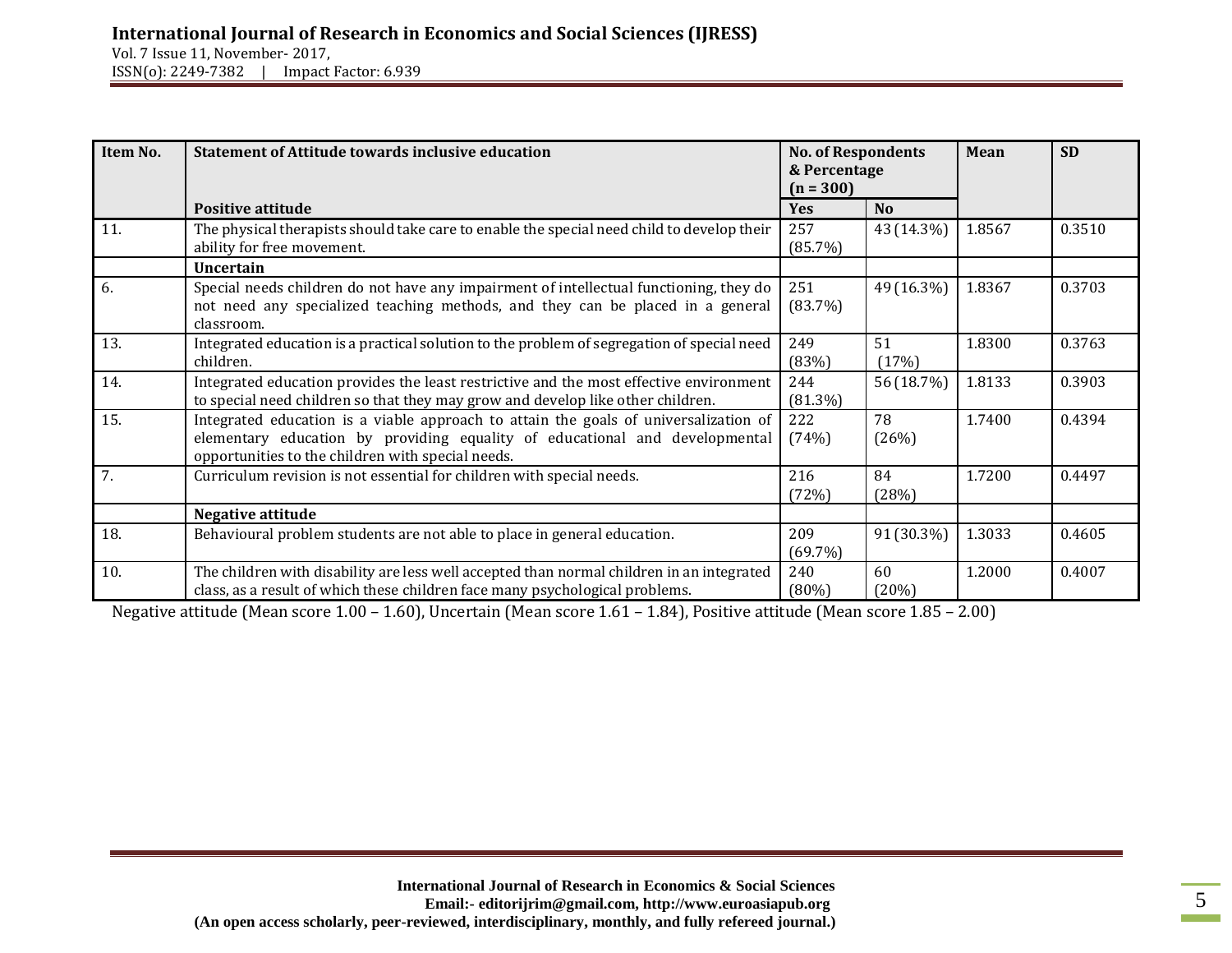Table 1 was constructed using the cut-off points described above for categorizing positive, uncertain, negative beliefs and attitudes of students towards inclusive education. The mean responses from the questionnaire are presented in rank order, from the most positive to the most negative. The children with varying degrees of disability had been asked to record the extent of their agreement or disagreement with the statements and with four basic principles of integration philosophy. All the items are arranged in a descending order based on its mean score. The results summarized in Table 4.17 indicate that children with special needs are getting equal opportunity in the classroom (Mean: 1.96, SD 0.18). Special needs children who do not have any impairment of intellectual functioning do not need any specialized teaching methods and they can be placed in a general classroom (Mean: 1.86 SD 0.37). Item 2 shows that 96.3 percent of respondents agreed that children with special needs are getting the same opportunity as the normal children in the classroom (Mean score: 1.96, SD: 0.18). For item 1, 17, 3, 4, 9, 5, 8, 12, 16 & 11, a majority of the respondents agree that Children with special needs are getting the same type of social acceptance as the normal children (Mean score: 1.95, SD: 0.21, 95.3 percent); they can learn as efficiently as the normal children (Mean score: 1.93, SD: 0.24, 93.7 percent); healthy relationship exists between the two groups of children (Mean score: 1.92, SD: 0.27, 92 percent); inclusive education can improve the academic performance of the children with special needs (Mean score: 1.91, SD: 0.27, 74.7 percent); modified furniture to provide comfort to the children with special needs is essential (Mean score: 1.91, SD: 0.28, 91 percent); Children with special needs are able to lead a free and independent life (Mean score: 1.89, SD: 0.31, 89 percent) children with special needs have specific difficulties of learning; therefore some special training materials should be used (Mean score: 1.88, SD: 0.31, 88.7 percent); Special need children should be provided with necessary apparatus like wheelchairs, artificial limb etc., which will help them in movement and communication with the people in the community (Mean score: 1.87, SD: 0.31, 87.3 percent); The children with special needs are in no way inferior to the normal children in intellectual pursuits (Mean score: 1.86, SD: 0.34, 87.3 percent) and the physical therapists should take care to enable the special need child to develop the ability for free movement (Mean score: 1.85, SD: 0.35, 85.7 percent). Studies by Lynas, (1996), Cornell, (1997) and Jamieson, et al., (2002) recorded similar findings.

Neverthless, items 6, 13, 14, 15 & 7 show that special needs children who do not have any impairment of intellectual functioning do not need any specialized teaching methods and they can be placed in a general classroom (Mean score: 1.83, SD: 0.37, 83.7 percent); Integrated education is a practical solution to the problem of segregation (Mean score: 1.83, SD: 0.37, 83 percent); Integrated education provides the least restrictive and most effective environment to special needs children so that they may grow and develop like other children (Mean score: 1.81, SD: 0.39, 81.3 percent); Integrated education is a viable approach to attain the goals of universalization of elementary education by providing equality of educational and developmental opportunities to the children with special needs (Mean score: 1.74, SD: 0.43, 74 percent) and Curriculum revision is not essential for children with special needs (Mean score: 1.72, SD: 0.44, 72 percent). Furthermore, according to items 18 & 10, a majority of the respondents agree that behavioural problem students are not to be placed in general education (Mean score: 1.30, SD: 0.46, 69.7 percent) and the children with special needs are less well accepted than normal children as a result of which these children face many psychological problems (Mean score: 1.20, SD: 0.40, 80 percent). Similar findings were recorded in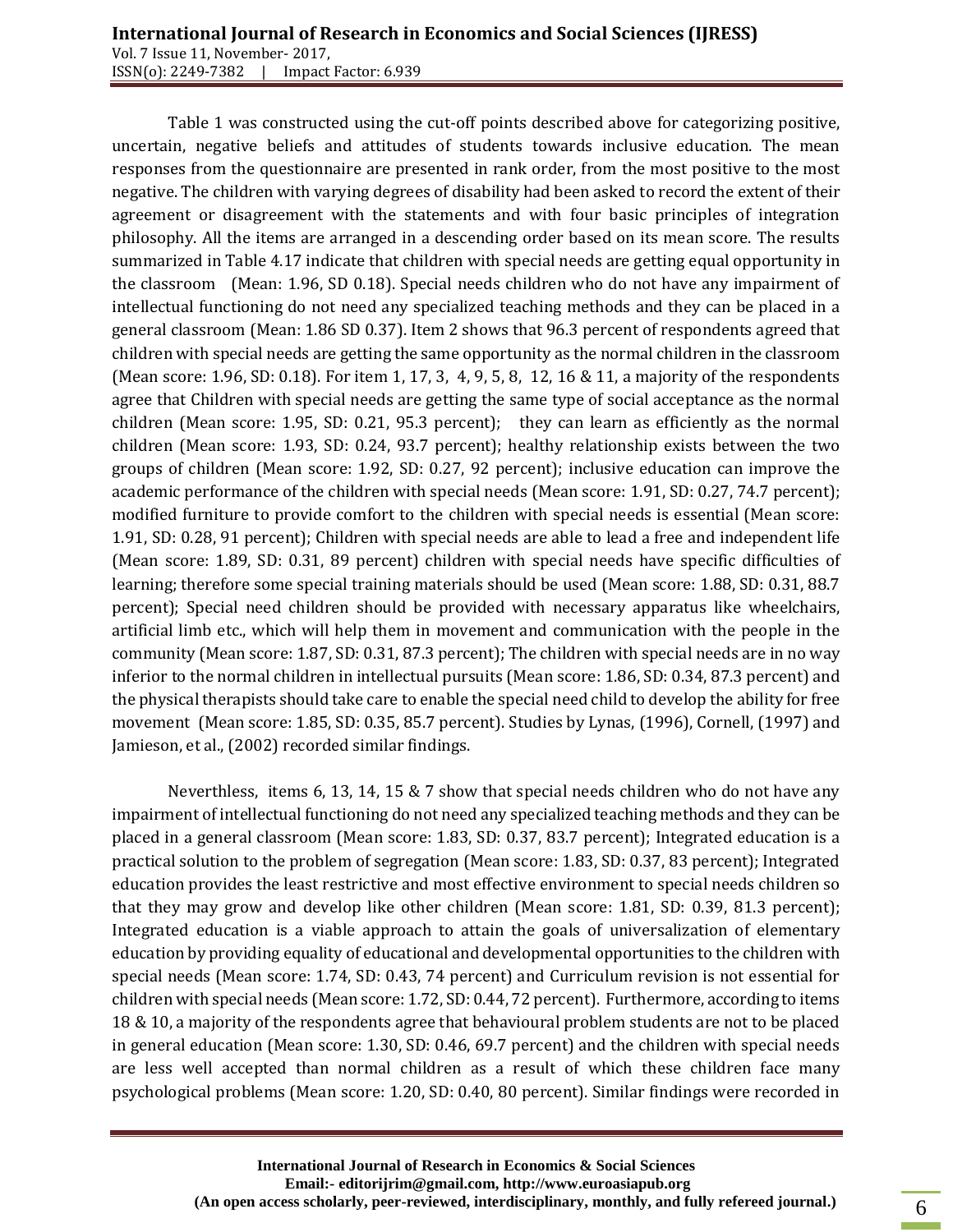the studies by Rudolf and Heredia, (2007); Harinath, (2008); Soni, (2001) and Jamieson, et al., (2002). While one-fourth of the special need children are segregated in the classroom even in an integrated set-up, the special need children get maximum co-operation from normal children in studies and extra-curricular activities. Furthermore, a majority of the parents have listed a number of benefits/improvements in the behaviour of their children at school, home and social life after being part of IEDC (Reiter, et al., 2008 and Gillier & Shackley, 2001).

## **Table No: 2**

# **Distribution of the respondents by overall attitude towards inclusive education perceived by CWSN**

| <b>S. No.</b> | <b>Overall Attitude Towards Inclusive</b><br>Education | оf<br>No.<br><b>Respondents</b><br>$(n = 300)$ | Percentage |
|---------------|--------------------------------------------------------|------------------------------------------------|------------|
|               | Negative                                               | 56                                             | 18.7       |
|               | Positive                                               | 244                                            | 81.3       |

Table 2 explains that a majority (81.3 percent) of the respondents had satisfaction with inclusive education. The remaining pupils were not happy with classroom environment, nonacceptance of peer in the inclusive classroom and teachers' negative criticism about their disability. Gottlieb, (2003) argued that younger normal children accepted children with special needs better than older students. Rich, et al., (2004) also argued that special need pupils, who had been integrated, were happy with inclusive practice, policy and principle, but they were dissatisfied with their mainstream teachers' attitude and approach. Integrated children with special needs were rejected by normal male pupils, but not by normal female students Frith and Mitchell, (2004) and Scholl, (2006) found out that attitude towards the differently, including those with visual impaired, tend to be negative children with other types of special needs had significantly more positive attitude towards inclusive education.

**Issues related to curriculum (perception of students, teachers and students mothers)** In the case study is one important issue that emerged concerned the way the children of the unit were integrated into mainstream classes. In this discussion with children with special needs and teachers it came out that the school and the teachers did not have a particular policy or a programme for differentiating the curriculum or their teaching methods. A majority (four out of six) of the students experienced that teachers did not follow any demonstration method teaching, the content of curriculum was not suitable for them and teachers did not have adequate knowledge to handle children with special needs. According to the teachers, whatever they did was done incidentally according to the initiative of each teacher, without organisation and planning and without collaboration between mainstream teachers and special teacher. Teachers often aimed their lessons at the 'average' student in a class and did not modify the curriculum for students with special needs. All the parents (Six students' mothers) who participated in the case studies indicated a need for curriculum modification as per the need of children with special needs. They expressed the need to give appropriate pedagogy for children with special needs. All the parents felt that teachers should prepare appropriate teaching aids.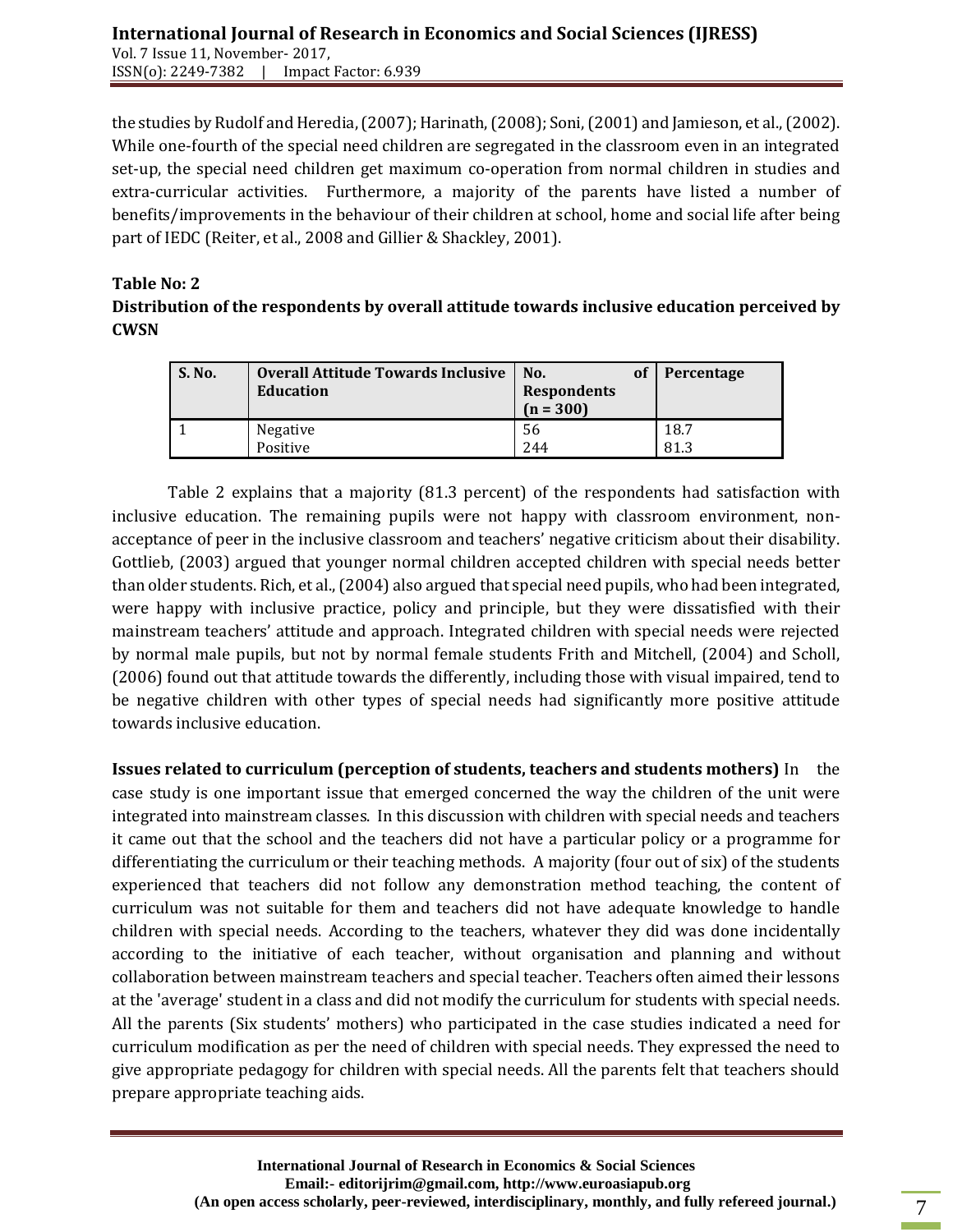## **School ethos and attitude towards school (students' and teachers' perception)**

A positive school ethos has contributed significantly to the success of inclusion programs. Five out of six students (R. Karthik, L. Marry, A. Bharathi, P. Rajeshkumar and S. Uma maheswari) indicated that inclusive school was more appropriate for their improvement in academic, psychological and social fields. Government Elementary Schools at Woriyur, Somarasam patti, Senthaneer puram, Manikandam and Vayalur had good school ethos of acceptance of diversity and care for one another. Another one government school at Keela Mangalam (Gandhi market) didn't have this school ethos and attitude. This school stated that the school ethos and attitude were low. He was not happy with relationship with classmates and teachers'. The school system was not satisfactory. All the teachers felt that they didn't enjoy inclusive school, because of limited time, lack of resources and lack of knowledge of various characteristics of children with special needs. This is the main reason for general teachers not willing to have inclusion in their classroom. They also felt that structural limitations of primary school schedules and pragmatic factors such as limited time, fear about pedagogy, teachers-students relationship, examination fear, peer teasing, existing rules and regulations, and insufficient institutional support, which, interfere with teachers' work. These factors may pose the greatest barriers to collaboration and the successful implementation of inclusion at the school level.

#### **Table No: 3**

### **Association between the standard of the respondents and overall attitude towards inclusive education**

| S. No | <b>Standard</b> | <b>Attitude towards IE</b> |                 | <b>Statistical Inference</b> |
|-------|-----------------|----------------------------|-----------------|------------------------------|
|       |                 | <b>Negative</b>            | <b>Positive</b> |                              |
|       |                 | n: 56                      | n: 244          | $X^2 = 6.093$                |
|       | 6 <sup>th</sup> | 12                         | 73              | $df = 2$                     |
| 2.    | 7 <sup>th</sup> | 18                         | 62              | P < 0.05                     |
| 3.    | <b>8th</b>      | 26                         | 109             | Significant                  |
|       |                 |                            |                 |                              |

Table 3 shows that there is a significant association between the standard of the respondents and overall attitude towards inclusive education  $(X^2 = 6.093, P<0.05)$ . It means that standard has influenced the students' attitude towards inclusive education. It was concluded from the table that 8<sup>th</sup> standard students had a positive attitude towards inclusive education (44.6 percent).

#### **Table No: 4**

**Association between the nature of disability of the respondents and overall attitude towards inclusive education**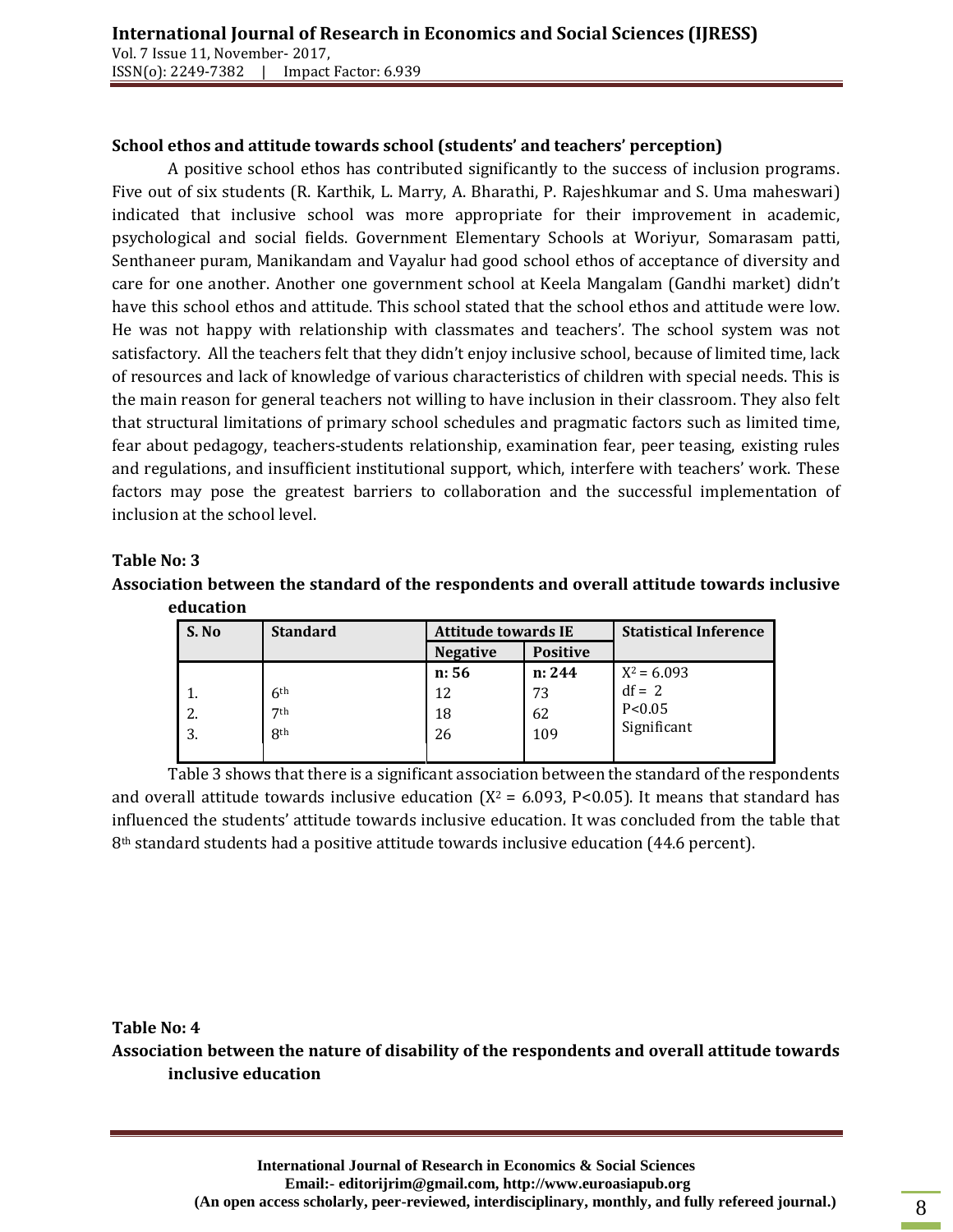Vol. 7 Issue 11, November- 2017, ISSN(o): 2249-7382 | Impact Factor: 6.939

| S. No | <b>Nature of disability</b> | <b>Attitude Towards IE</b> |                 | <b>Statistical</b><br><b>Inference</b> |
|-------|-----------------------------|----------------------------|-----------------|----------------------------------------|
|       |                             | <b>Negative</b>            | <b>Positive</b> |                                        |
|       |                             | n: 56                      | n: 244          |                                        |
|       | Low Vision                  | 9                          | 17              |                                        |
| 2.    | Hearing Impaired            | 15                         | 23              | $X^2 = 9.553$                          |
| 3.    | Physically Impaired         | 06                         | 136             | $df = 4$                               |
| 4.    | Mentally Retarded (Mild)    | 17                         | 18              | P < 0.05<br>Significant                |
| 5.    | Learning disability         | 09                         | 50              |                                        |
|       |                             |                            |                 |                                        |

Table 4 shows that there is a significant association between the nature of disability of the respondents and overall attitude towards inclusive education ( $X^2$  = 9.553, P<0.05). It means that nature of disability has influenced the students' attitude towards inclusive education. It was concluded from the table that those who physically impaired had a positive attitude towards inclusive education (55.7 percent).

## **Table No: 5**

**'Z' Test between the gender of the respondents and selected groups of dimensions perceived by CWSN** 

| S. No | Gender                                                 | Sample<br>size<br>(n: 300) | $\overline{\mathbf{X}}$ | S.D.  | <b>Statistical</b><br><b>Inference</b> |
|-------|--------------------------------------------------------|----------------------------|-------------------------|-------|----------------------------------------|
| 1.    | <b>School environment</b>                              |                            |                         |       | $Z = 1.330$                            |
|       | Male                                                   | 162                        | 7.07                    | 2.765 | P > 0.05                               |
|       | Female                                                 | 138                        | 8.97                    | 2.626 | Not Significant                        |
| 2.    | <b>Fellow's relationship</b>                           |                            |                         |       | $Z = 1.363$                            |
|       | Male                                                   | 162                        | 25.29                   | 3.335 | P > 0.05                               |
|       | Female                                                 | 138                        | 25.15                   | 3.398 | Not Significant                        |
| 3.    | attitude<br><b>Parents</b><br>towards<br><b>School</b> |                            |                         |       | $Z = 1.720$                            |
|       | Male                                                   | 162                        | 12.20                   | 2.787 | P > 0.05                               |
|       | Female                                                 | 138                        | 13.97                   | 2.695 | Not Significant                        |
|       |                                                        |                            |                         |       |                                        |
| 4.    | <b>Family adjustment</b>                               |                            |                         |       | $Z = 3.165$                            |
|       | Male                                                   | 162                        | 6.82                    | 1.993 | P < 0.01                               |
|       | Female                                                 | 138                        | 7.79                    | 1.459 | Significant                            |
| 5.    | <b>Educational adjustment</b>                          |                            |                         |       | $Z = 1.038$                            |
|       | Male                                                   | 162                        | 7.57                    | 2.003 | P > 0.05                               |
|       | Female                                                 | 138                        | 7.57                    | 1.982 | Not Significant                        |
| 6.    | <b>Emotional adjustment</b>                            |                            |                         |       | $Z = 2.921$                            |
|       | Male                                                   | 162                        | 5.86                    | 3.220 | P < 0.05                               |
|       | Female                                                 | 138                        | 6.20                    | 3.121 | Significant                            |
| 7.    | <b>Academic self-concept</b>                           |                            |                         |       | $Z = 2.907$                            |
|       | Male                                                   | 162                        | 32.65                   | 3.955 | P < 0.01                               |
|       | Female                                                 | 138                        | 33.54                   | 3.037 | Significant                            |
|       |                                                        |                            |                         |       |                                        |

**International Journal of Research in Economics & Social Sciences Email:- editorijrim@gmail.com, http://www.euroasiapub.org** (An open access scholarly, peer-reviewed, interdisciplinary, monthly, and fully refereed journal.)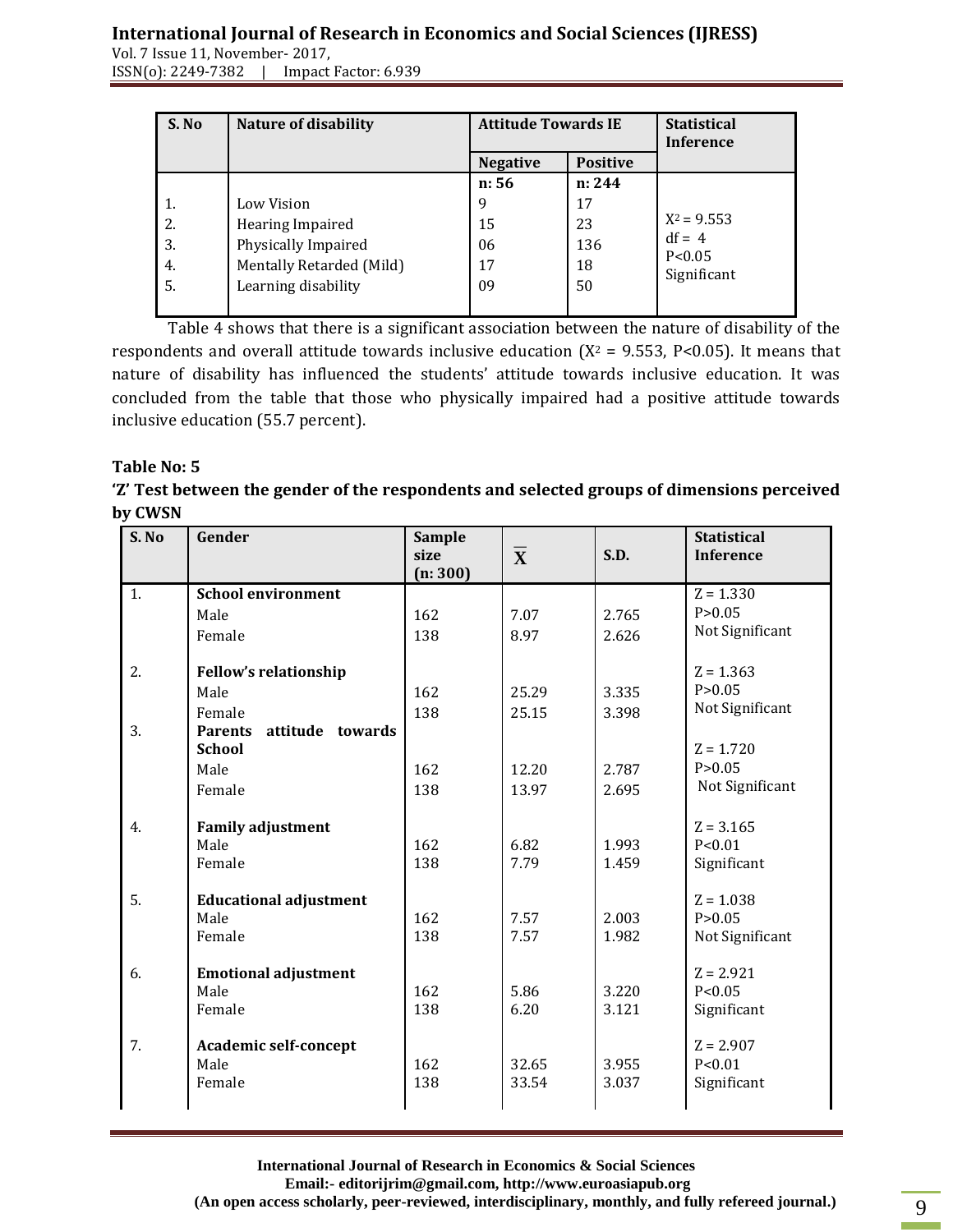Vol. 7 Issue 11, November- 2017, ISSN(o): 2249-7382 | Impact Factor: 6.939

| 8.  | <b>Achievement motivation</b><br>Male<br>Female    | 162<br>138 | 32.70<br>33.30 | 3.865<br>3.636 | $Z = 2.399$<br>P < 0.05<br>Signifiant      |
|-----|----------------------------------------------------|------------|----------------|----------------|--------------------------------------------|
| 9.  | Social self-concept<br>Male<br>Female              | 162<br>138 | 25.61<br>25.16 | 2.844<br>2.948 | $Z = 1.231$<br>P > 0.05<br>Not Significant |
| 10. | Protection<br>Male<br>Female                       | 162<br>138 | 48.90<br>49.12 | 3.828<br>3.616 | $Z = 2.428$<br>P < 0.05<br>Signifiant      |
| 11. | Rejection<br>Male<br>Female                        | 162<br>138 | 42.20<br>43.59 | 3.368<br>3.249 | $Z = 2.972$<br>P < 0.01<br>Signifiant      |
| 12. | Love & affection<br>Male<br>Female                 | 162<br>138 | 60.83<br>58.03 | 4.935<br>5.211 | $Z = 3.344$<br>P < 0.01<br>Signifiant      |
| 13. | Students' attitude towards<br>IE<br>Male<br>Female | 162<br>138 | 29.72<br>31.78 | 2.123<br>2.011 | $Z = 2.226$<br>P < 0.05<br>Signifiant      |

It is clear from Table 5 that there is a significant difference between the gender of the respondents and selected group of variables, such as family adjustment (t= 3.165, P<0.01), emotional adjustment (t= 2.921, P<0.05), academic self-concept (t=2.907, P<0.01), achievement motivation (t= 2.399, P<0.05), protection (t= 2.428, P<0.05), rejection (t= 2.972, P<0.01), love & affection (t= 3.344, P<0.01) and students attitude towards inclusive education (t= 2.226, P<0.05). Soni (2001) found out that younger (11-13 year) and older (14-16 year) pupils have different attitude towards integration. Students of 14-16 years had a positive attitude, but those of 11-13 years had a negative attitude toward integration; girls had a more favourable attitude towards inclusive education than boys. However, there is no significant difference between the gender of the respondents and selected group of variables such as school environment, fellow sstudents' relationship, parents' attitude towards school, educational adjustment and social self-concept. The table proves that gender has influenced the children's perception of various selected groups of dimensions.

The mean score indicates that girls had a more favourable perception of group variables like family adjustment ( $X$  = 7.79), emotional adjustment ( $X$  = 6.20), academic self-concept ( $X$  = 33.54), achievement motivation ( $X = 33.30$ ), protection ( $X = 49.12$ ), rejection ( $X = 43.59$ ) and students attitude towards inclusive education  $(X = 31.78)$ . The results of recent studies (Cambra and Silvestre, 2003) indicate significant differences between the integrated students (students with hearing impairments, physical impairment and learning disabilities) and their counterparts in the achievement motivation and academic dimensions, which is higher for children with special needs but the differences in social self-concept dimension are not statistically significant. For parent-child relationship, male children perceived that they had received more love & affection from their parents  $(X = 60.83)$  than female children. Because the gender differentiation also exists among children with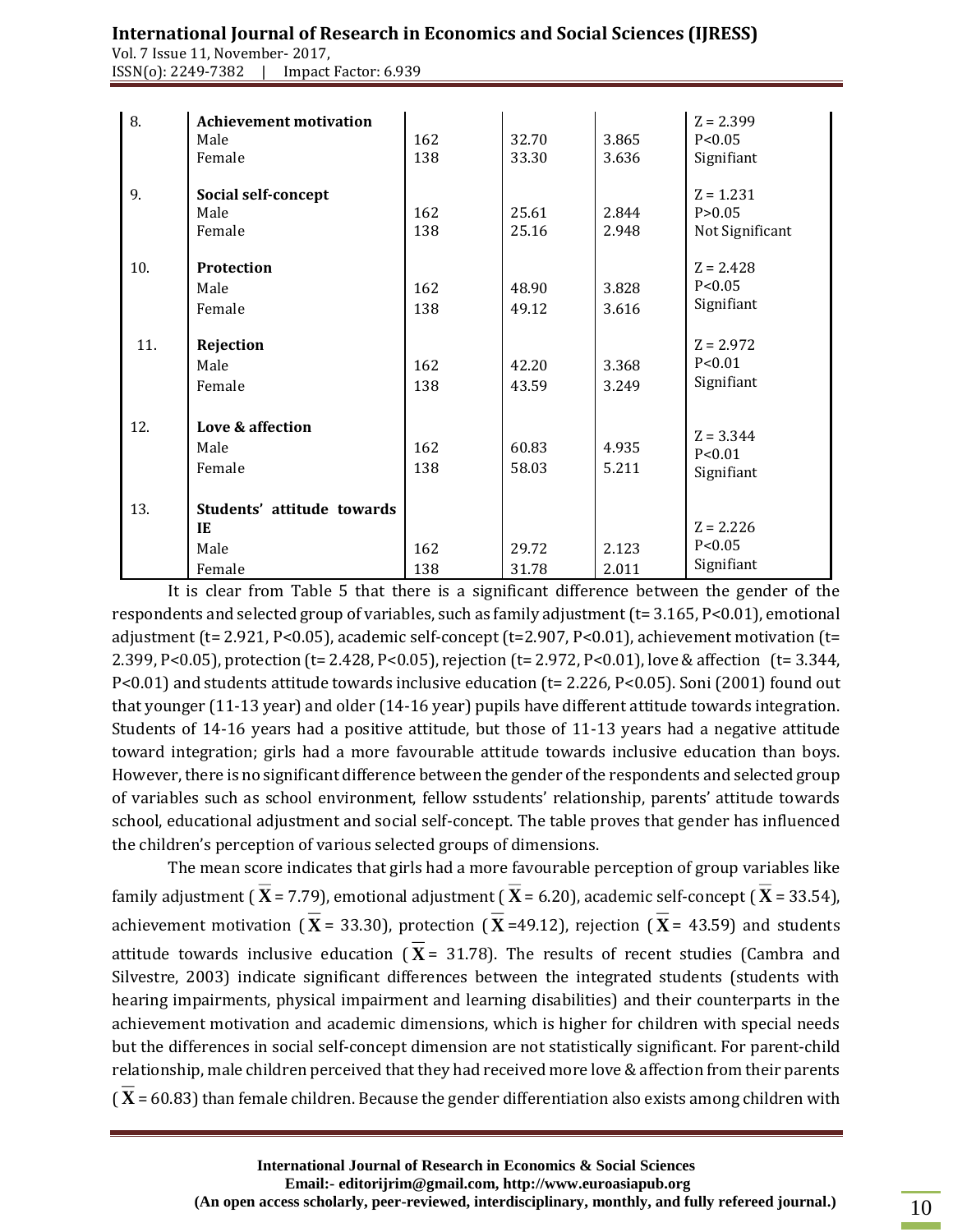special needs. Kelly and Colangelo, (2005) stated that academic ability would be positively related to both academic and social self-concepts. They also reported that differently abled children held significantly higher academic self-concept and achievement motivation compared to non-disabled.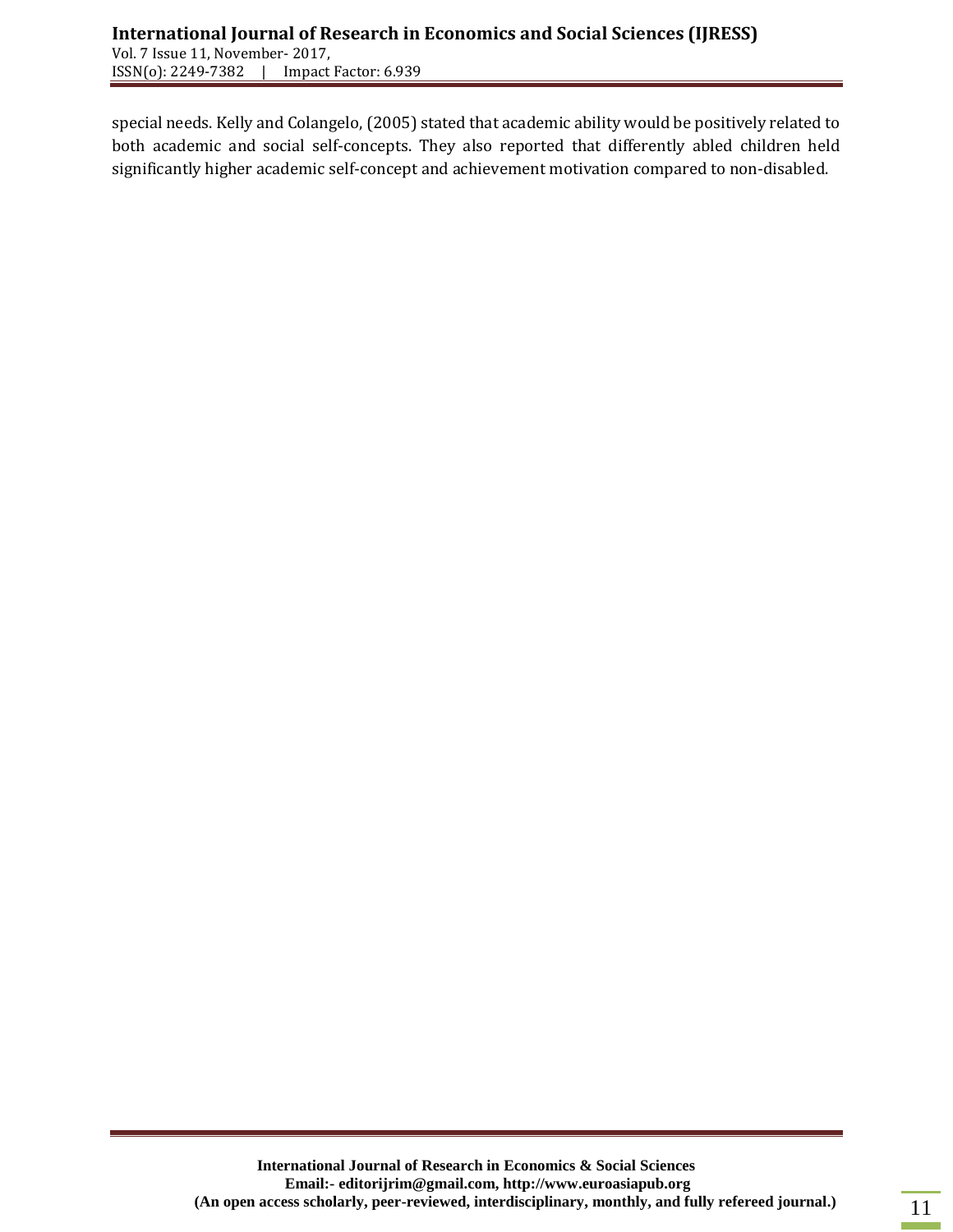Vol. 7 Issue 11, November- 2017, ISSN(o): 2249-7382 | Impact Factor: 6.939

## **Table No: 6 INTERCORRELATION MATRIX**

|                                                     | <b>School</b><br>Environ<br>ment | <b>Fellow's Parents</b><br><b>Relation attitude</b><br>ship | towards       | Family<br>$\ln t$ | <b>Educational</b><br><b>Adjustme Adjustment</b> | AdjustmentSelf- | Concept    | Emotional Academic Achievemen Social<br><b>t Motivation Self-</b> | Concept  | Protectio Rejectio Love & Students<br>n | n          | <b>Affectionattitude</b> | towards IE |
|-----------------------------------------------------|----------------------------------|-------------------------------------------------------------|---------------|-------------------|--------------------------------------------------|-----------------|------------|-------------------------------------------------------------------|----------|-----------------------------------------|------------|--------------------------|------------|
|                                                     |                                  |                                                             | <b>School</b> |                   |                                                  |                 |            |                                                                   |          |                                         |            |                          |            |
| <b>School</b><br><b>Environment</b>                 | 1.000                            |                                                             |               |                   |                                                  |                 |            |                                                                   |          |                                         |            |                          |            |
| <b>Fellow's</b><br>Relationship                     | $0.237**$                        | 1.000                                                       |               |                   |                                                  |                 |            |                                                                   |          |                                         |            |                          |            |
| Parents attitude <sup>0.121</sup><br>towards School |                                  | 0.067                                                       | 1.000         |                   |                                                  |                 |            |                                                                   |          |                                         |            |                          |            |
| <b>Family</b><br><b>Adjustment</b>                  | $-0.102$                         | $-0.015$                                                    | 0.035         | 1.000             |                                                  |                 |            |                                                                   |          |                                         |            |                          |            |
| <b>Educational</b><br><b>Adjustment</b>             | $0.137*$                         | 0.073                                                       | 0.061         | $0.342**$         | 1.000                                            |                 |            |                                                                   |          |                                         |            |                          |            |
| <b>Emotional</b><br>Adjustment                      | $0.272**$                        | $0.112*$                                                    | $-0.073$      | $0.136*$          | $0.123*$                                         | 1.000           |            |                                                                   |          |                                         |            |                          |            |
| Academic<br>Concept                                 | Self-0.272**                     | $-0.112$                                                    | $-0.073$      | $-0.036$          | $0.123*$                                         | 0.054           | 1.000      |                                                                   |          |                                         |            |                          |            |
| <b>Achievement</b><br><b>Motivation</b>             | $0.186**$                        | 0.002                                                       | 0.088         | 0.112             | $0.240**$                                        | $0.288**$       | 0.288**    | 1.000                                                             |          |                                         |            |                          |            |
| <b>Social</b><br>Concept                            | Self--0.018                      | $-0.052$                                                    | $-0.026$      | 0.006             | 0.074                                            | $0.392**$       | $0.392**$  | $0.175**$                                                         | 1.000    |                                         |            |                          |            |
| <b>Protection</b>                                   | $-0.020$                         | 0.107                                                       | 0.003         | $0.166*$          | 0.079                                            | $-0.007$        | $0.217**$  | $0.154*$                                                          | $-0.092$ | 1.000                                   |            |                          |            |
| <b>Rejection</b>                                    | 0.062                            | $-0.214**$                                                  | $-0.018$      | $-0.283**$        | $-0.189**$                                       | $-0.247**$      | $-0.247**$ | $-0.014$                                                          | 0.097    | $-0.086$                                | 1.000      |                          |            |
| Love & Affection 0.033                              |                                  | $0.137*$                                                    | 0.340         | $0.232**$         | $0.159*$                                         | $-0.042$        | $-0.042$   | $-0.008$                                                          | $-0.085$ | $0.595**$                               | $-0.293**$ | 1.000                    |            |
| <b>Students</b><br>attitude towards<br>IЕ           | $0.145*$                         | $-0.019$                                                    | 0.069         | $-0.042$          | $0.120*$                                         | $0.152**$       | $0.152**$  | $0.163*$                                                          | $0.142*$ | 0.019                                   | 0.124      | 0.070                    | 1.000      |

\* Correlation is significant at the 0.05 level (2-tailed). \*\* Correlation is significant at the 0.01 level (2-tailed).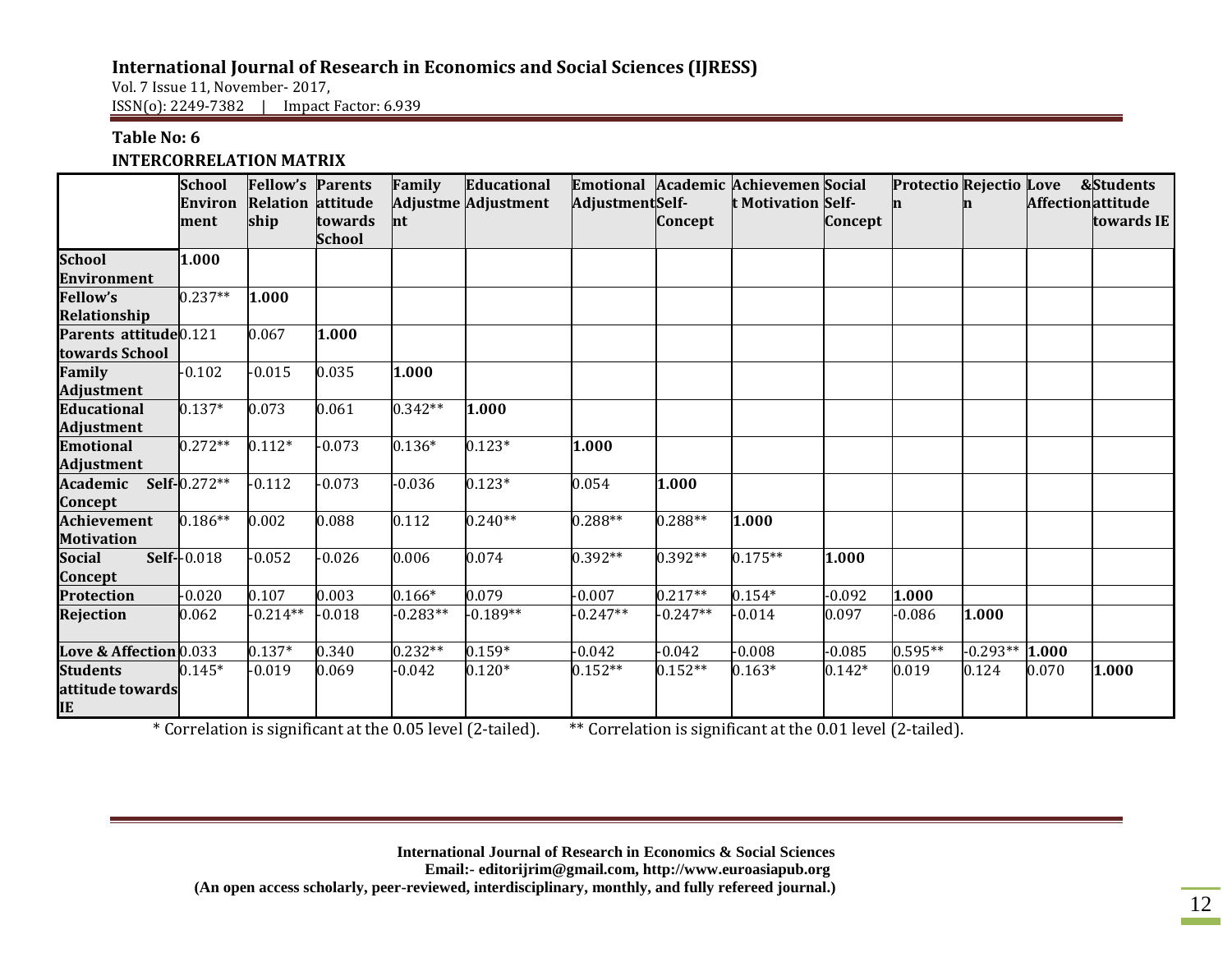Table 6 reveals that intercorrelation between the selected groups of dimensions shows that there is a significant positive relationship between the fellow students' relationship and school environment, educational adjustment and school environment, educational adjustment and family adjustment, emotional adjustment and school environment, emotional adjustment and fellow students' relationship, emotional adjustment and family adjustment, emotional adjustment and educational adjustment, academic self-concept and school environment, academic self-concept and educational adjustment, achievement motivation and school environment, achievement motivation and educational adjustment, achievement motivation and emotional adjustment, achievement motivation and academic self-concept, social self-concept and emotional adjustment, social self-concept and achievement motivation, social selfconcept and achieve motivation, protection and family adjustment, protection and academic self-concept, protection and achievement motivation, love & affection and fellow students' relationship, love & affection and family adjustment, love & affection and educational adjustment, love & affection and protection, students' attitude towards inclusive education and educational adjustment, students' attitude towards inclusive education and emotional adjustment, students' attitude towards inclusive education and academic self-concept, students' attitude towards inclusive education and school environment, students' attitude towards inclusive education and achievement motivation and students' attitude towards inclusive education and social self-concept.

However, there is a significant negative relationship between the rejection and fellow students' relationship, rejection and family adjustment, rejection and educational adjustment, rejection and emotional adjustment, rejection and academic self-concept and love & affection and rejection. The present investigation confirms the findings of the studies by Marsh and Harbert, (1992) and Singh, (2008) who have reported a high correlation between the academic selfconcept and academic achievement. It was also reported that self-concept and academic achievement relations were very specific to particular school subjects. The findings indicate that components of academic self-concepts are more differentiated than are achievement scores and those relations between the academic self-concept and academic achievements are more content specific.

#### **Social Work Interventions**

The present study was conducted to find out positive influence of inclusive education on children with special needs and to identify the problems encounter by children in the inclusive classroom at Tiruchirappalli district. The findings were concluded that more than half of the students with special needs had a higher level of study habit, classroom climate, motivation and attitude towards inclusive education. The social intervention is highly essential for those who had low level of perception on these variables. The researcher suggests appropriate social work methods, such as individual intervention, group intervention and community intervention is an essential for solving children problem and make the inclusive classroom is more appropriate to them. The researcher also suggests the following interventions to children. These are:

- Identification of the children with special needs in the classroom.
- Referring the identified to the experts for further examination and treatment.
- Developing positive attitude between normal children and children with special needs.
- Enabling the children with special needs to avail themselves of the facilities provided for them under IED scheme.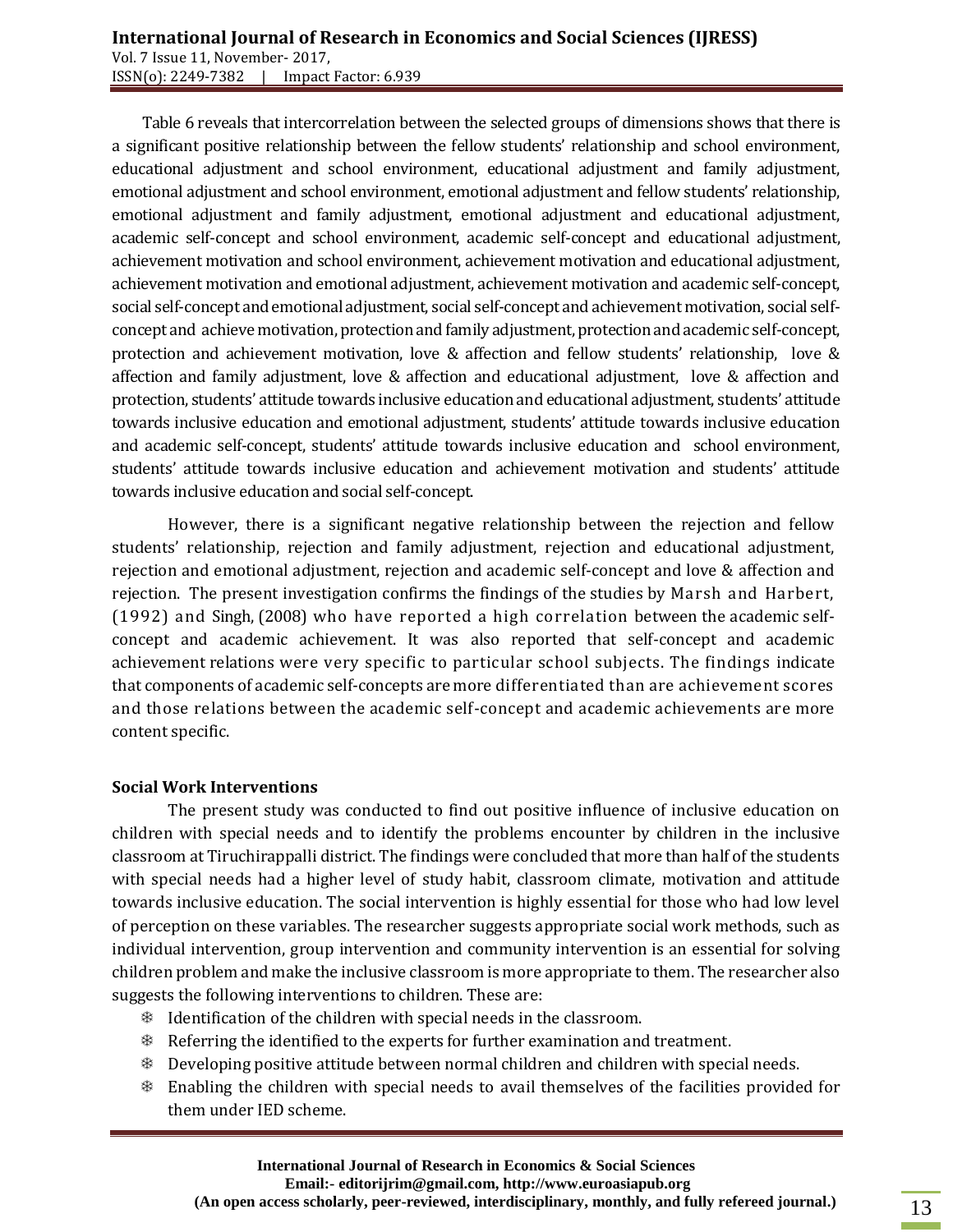- Involving the children with special needs in almost all the activities of the classroom and school and providing scope for cooperative learning among differently abled and normal children through 'play park method'.
- Parental guidance and counselling and public awareness programme through school activities.
- Conducting case studies and action research related to the specific problem of children with special needs.
- Nurturing the talent among children with special needs.
- Construction of achievement and diagnostic tool.

## **Conclusion**

As education enters the new millennium, the increasing complexity of societal factors such as technological innovations and socio-cultural diversity requires ongoing research to determine the most effective educational contexts and strategies for all students. Evidence continues to mount in support of the positive effects of inclusive education for students both with and without disabilities. Social benefits of inclusion for students with developmental disabilities have been found to include the development of improved communication skills, friendship networks, and parent and community attitudes. At the same time, typical students have been shown to benefit from opportunities to interact with students with developmental disabilities. Thus, it seems clear from the research to date that inclusive educational practices provide a context within which the social-emotional development of students in elementary school classrooms is likely to be enhanced. The teachers need to use a variety of instructional approaches towards meeting individual student needs and learning styles. It is very important to focus on teachers' attitudes in order to implement reform recommendations. It is more important however to examine reasons and factors behind such attitudes if we wish to change them. Lastly, it is not advisable for school systems to view mainstream classrooms as the least restrictive environments for all students. Rather inclusion should be based on each student's individual needs and adequate in-service training designed to prepare teachers for working with students with special need. Addressing the areas of needs identified in this study would help mainstream teachers accept and implement inclusive programme successfully.

## **Reference**

- 1. Frith, G.H. and Mitchell, J.W. (2004). The attitudes of non-handicapped students toward the Children with disabilities: A consideration in placement decisions. International Journal of *Inclusive Education*. 8 (3), 311-328.
- 2. Gillier, P. and Shackley, T. (2001). Adolescent's Views of their handicapped peers a Comparative study. *Educational Research*, 30, 104-109.
- 3. Gottlieb, J. (2003). *Educating children with disabilities in the mainstream*. Baltimore: University Park Press.
- 4. Harinath, K.P. (2008). *A study of certain factors related to children with disabilities*. Unpublished Ph.D. Thesis, Alagappa University, Karaikudi, Tamilnadu, India.
- 5. Jamieson, M. Parlett, M. and Pocklington, K. (2002). Towards Integration. Windsor: NFER.
- 6. Kelly, K.R. and Colangelo, N. (2005): Academic and Social Self-Concepts of gifted, general and special students. *Exceptional Children*, 50(6), 551-554.